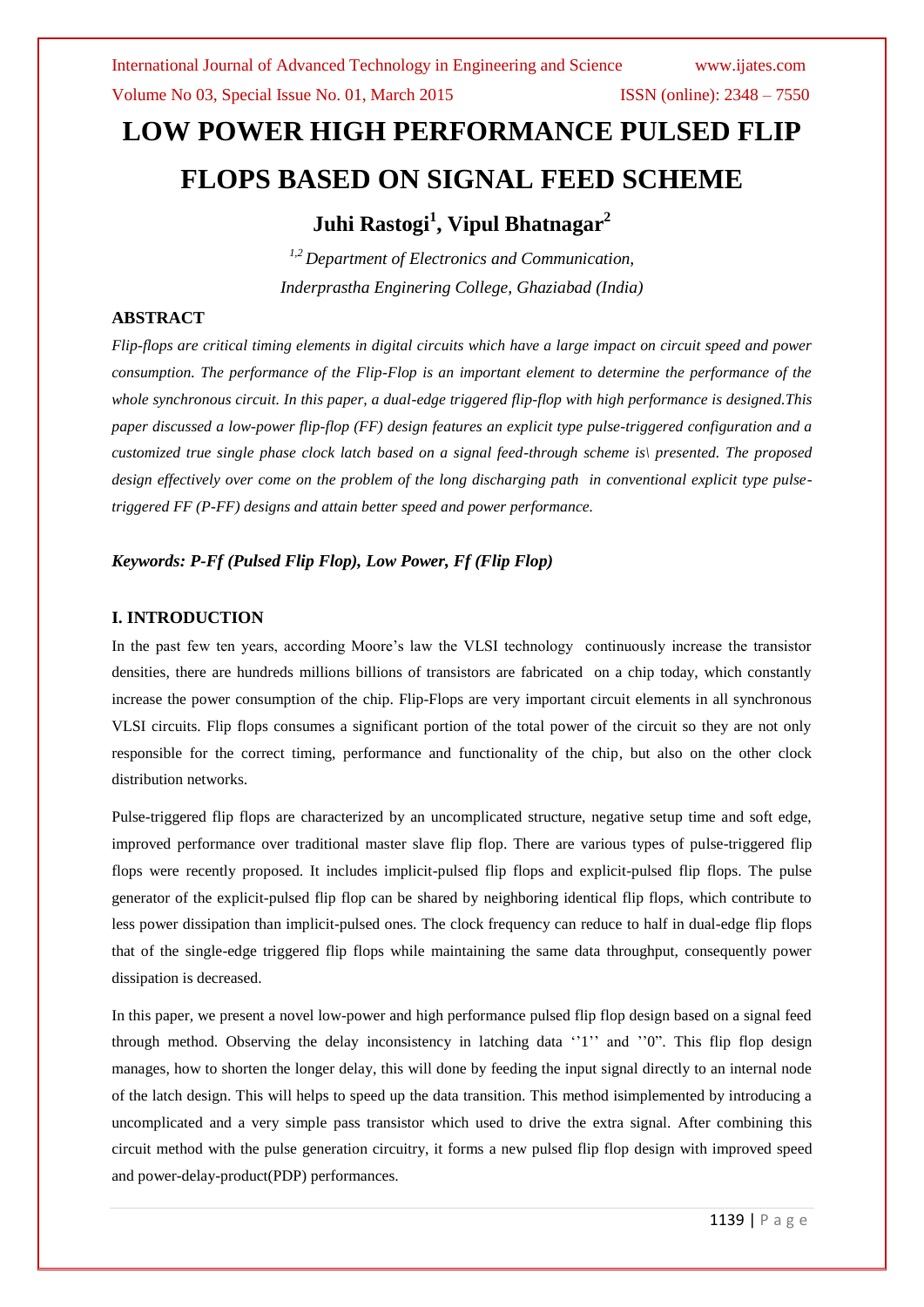# **II. PROPOSED DESIGN BASED ON SIGNAL FEED THROUGH METHOD**

## **2.1 Conventional Explicit Pulsed Flip Flop**

Pulse-triggered flip-flops can be static, or semi-static, or dynamic, or semi-dynamic. Pulse-triggered flip-flops can also be classified into single-edge triggered flip-flops and double-edge triggered flip flops. the pulse triggered flip-flops based on the pulse generators can be categorized into two types: implicit pulsed flip flops and explicit-pulsed flip flop. The pulse is generated inside the flip-flop in implicit-pulse triggered flip flops, or ip-FF. While in explicit-pulse triggered flip-flops, the pulse is generated externally.

To provide a fine comparison there are few existing designs are discussed. A classic explicit P-FF design, named data-close-to- output (ep-DCO) .Pulsed flip-flops offer an attractive method of meeting delay and energy requirements of a design while providing the-borrowing capability to mitigate clock skew effects. For highspeed operation, ip-DCO has the fastest delay of any flip-flop considered, along with a large amount of negative setup time.This design ep-DCO suffers from a serious drawback and that is the internal node *X* is discharged on every rising edge of the clock despite of the presence of a static input "1". This gives rise to large switching power dissipation.

To overcome the above discussed problem of ep-DCO flip flop there are many remises are introduced such as conditional discharge, conditional precharge, conditional capture etc. A modified version is shown in fig (b) an extra nMOS transistor MN3 controlled by the output signal Q\_fdbk is working in CDFF flip flop thus there is no discharge occurs if the input data remains at 1.





**Fig.(a) ep-DCO** Fig.(b) CDFF

CLK PG



Fig. (c) SCDFF Fig. (d) MHLFF

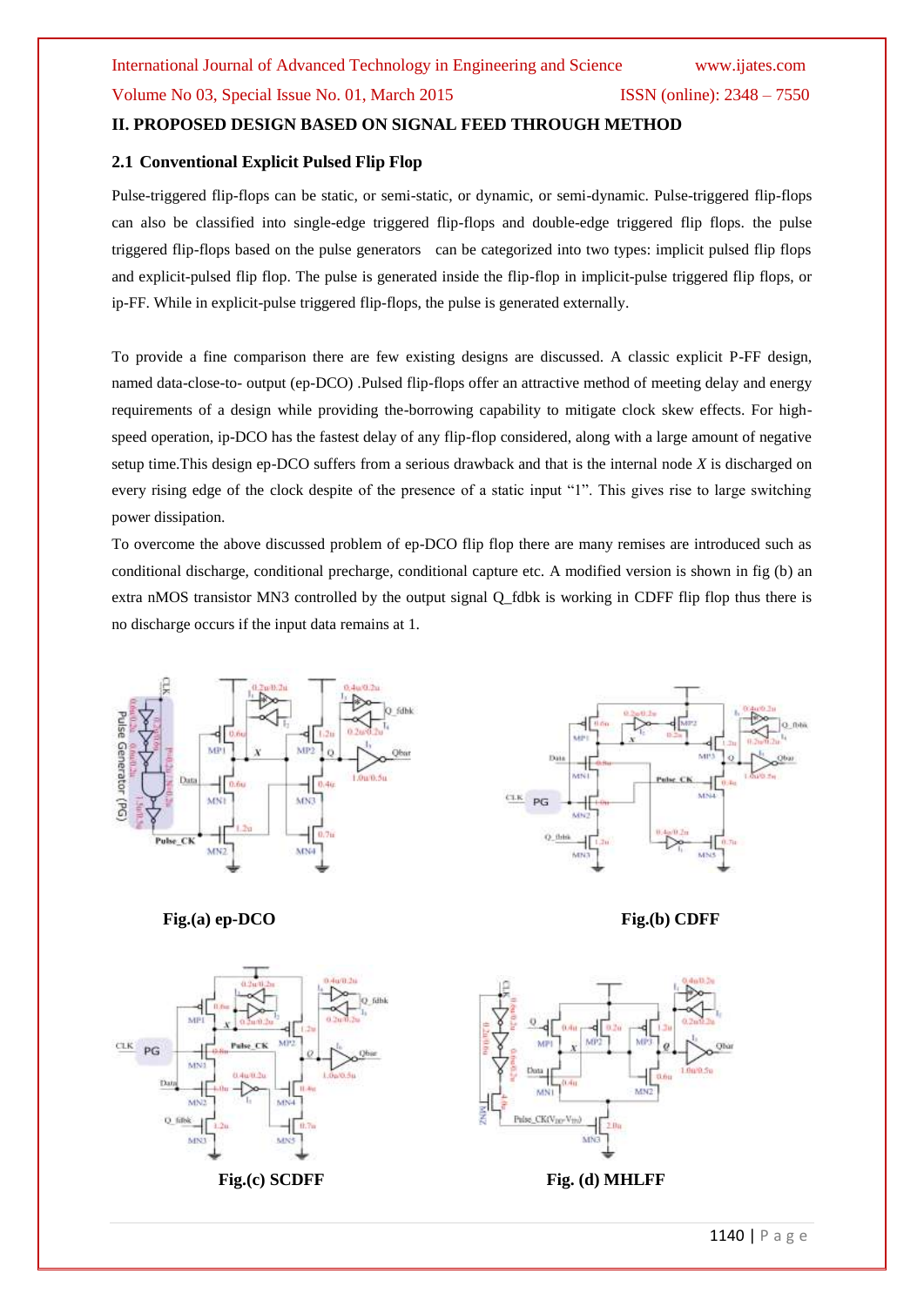# International Journal of Advanced Technology in Engineering and Science www.ijates.com Volume No 03, Special Issue No. 01, March 2015 ISSN (online): 2348 – 7550

SCDFF which is shown in fig (c),differs from the CDFF design in using a static latch structure. Node *X* is thus exempted from periodical precharges. It exhibits a longer data-to-Q (D-to-Q) delay than the CDFF design. Both designs face a worst case delay caused by a discharging path consisting of three stacked transistors, i.e., MN1– MN3. To overcome this drawback modified hybrid latch flip flop is introduced which is shown in fig (d).A powerful pull-down circuitry is needed to increase the speed which causes extra layout area and power consumption. In this flip flop the keeper logic at node *X* is removed. Although this circuit is simple, but it encounters two drawbacks. First, since node *X* is not predischarged, a delayed 0 to 1 delay is expected. Second, node *X* becomes floating in certain cases and its value may float causing extra dc power.

#### **2.2 Proposed Pulsed Flip Flop**

Recall the four circuits which are reviewed previously, they all are suffers from the same worst case timing problem which is occurring at 0 to 1 data transitions. Referring to the Fig. 2, the proposed design uses a signal feed-through technique to improve this delay. Comparable to the SCDFF design, the proposed design also employs a static latch structure and a conditional discharge scheme to avoid redundant switching at an internal node. On the other hand, there are three main differences that lead to a only one of its kind TSPC latch structure and create the proposed design different from the previous one which are explained above.

In this FF at First, there is a weak pull-up pMOS transistor MP1, the gate of this transistor is connected to the ground which is used in the first stage of the TSPC latch. This method of transistor will give the rise to a pseudo-nMOS logic technique of design, and the charge keeper circuit for the internal node *X* can be saved. In result to the circuit simplicity, this approach also reduces the load capacitance of node *X*.



Now the second point is, a pass transistor MNx is included which is controlled by the pulse clock thus the input data can drive node Q of the latch directly through the signal feed-through scheme. Beside with the pull-up transistor MP2 at the second stage inverter of the TSPC latch, this additional passage facilitates supplement the signal driving from the input source to node Q. The node level therefore be a quickly pulled up to shorten the data transition delay.

Now the pull-down network of the second stage inverter is completely removed. As a substitute the newly employed pass transistor MNx provides a discharging path.

#### **III. SCHEMATIC AND SIMULATION RESULT**

#### **3.1 Schematic of Single Edge P-Ff**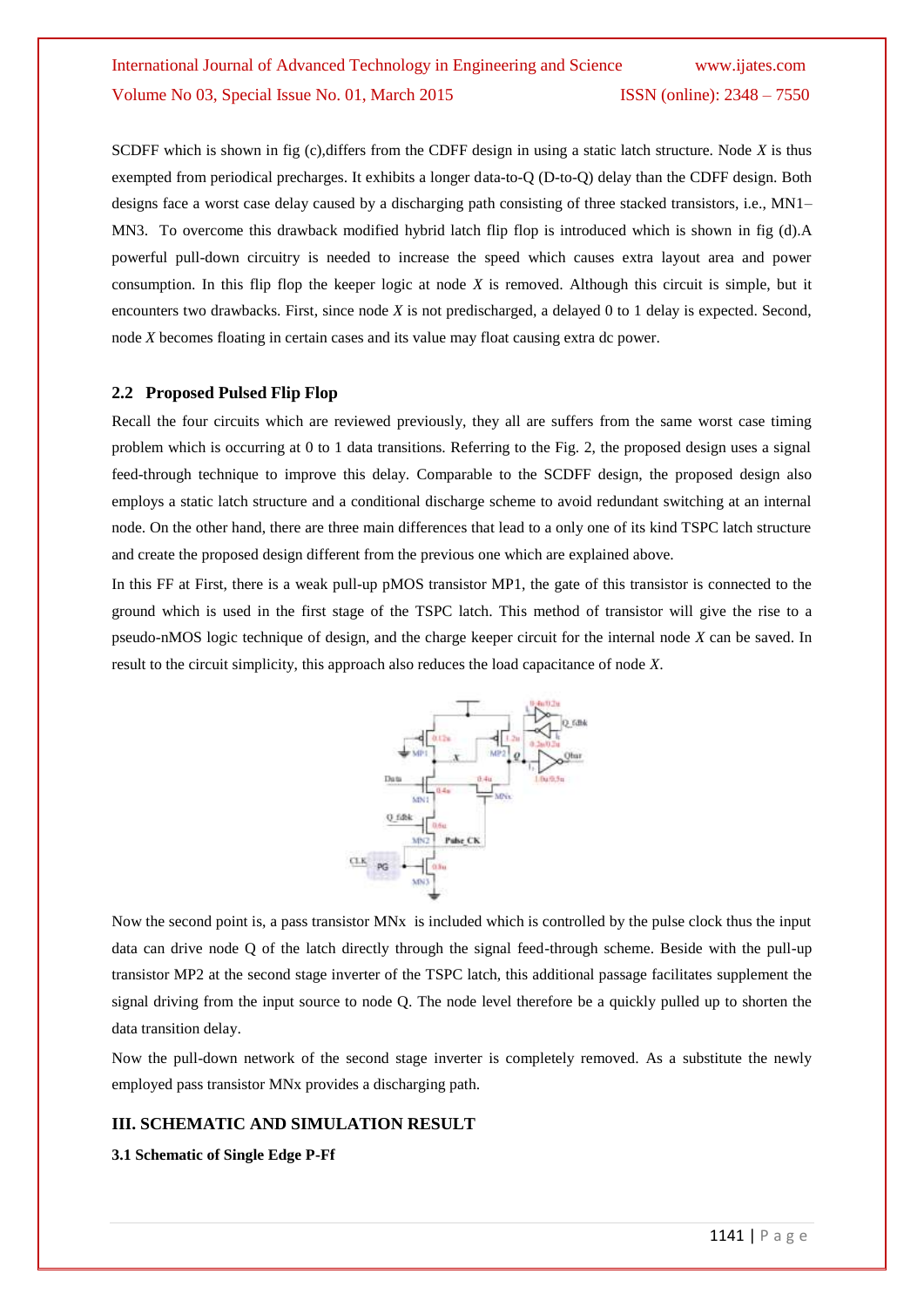

The working principles of the proposed design are explained as follows:

When a clock pulse arrives, when there is no data transition occurs, the input data and node Q have identical level, when current passes through the pass transistor MNx, which keeps the input stage of the flip flop from. At similar time, the input data and the output feedback Q\_fdbk assume opposite signal levels and the pull-down path of node *X* is turned off. Hence, no signal switching occurs at any internal nodes.

**Spot East F** 

When "0" to "1"(low to high) data transition occurs, node *X* will discharge and transistor MP2 will turn on which at that time pulls node Q high this corresponds to the worst case of timing of the flip flop operations as the discharging path conducts no more than for a pulse duration. Though, with the signal feed through scheme, the delay can be greatly shortened by a boost that can be obtained from the input source via the pass transistor MNx . Even though this seems a load to the input source with straight charging/discharging dependability which is a common drawback of all pass transistor logic, the circumstances are different in this case because MNx conducts just for a very short period.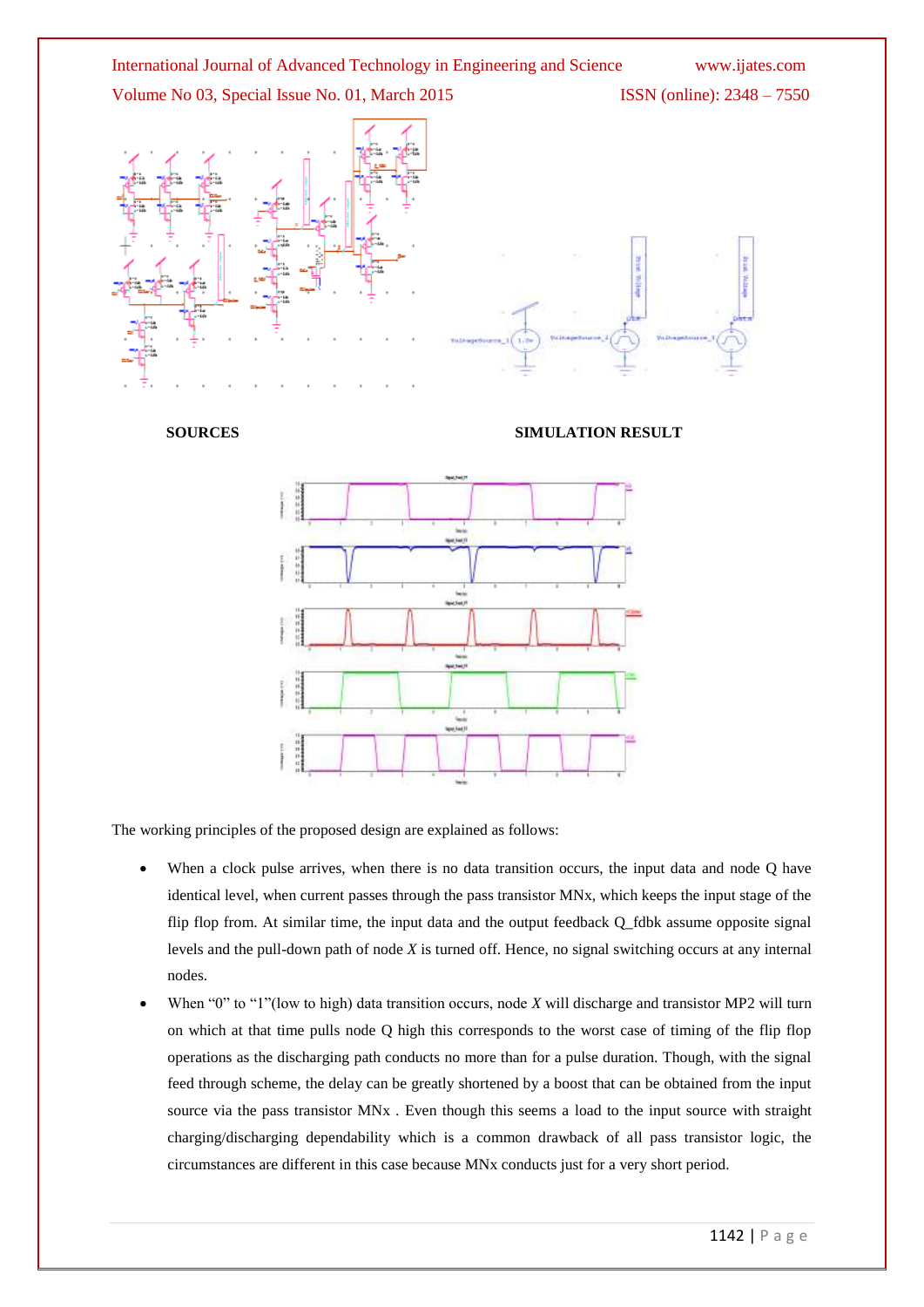# International Journal of Advanced Technology in Engineering and Science www.ijates.com Volume No 03, Special Issue No. 01, March 2015 ISSN (online): 2348 – 7550

- When "1" to "0"(high to low) data transition occurs, pass transistor MNx is similarly turned by the clock pulse and node Q is discharged by the input stage all the way through this path. Contrasting the case of "0" to "1" data transition, the input source bears the one and only discharging dependability. Because MNx is turned on only for a short time period, the loading consequence to the input source is not considerable. In exacting this discharging does not communicate to the critical path delay and calls for no transistor size change to improve the speed. In calculation because a keeper logic is placed at node Q, the discharging responsibility of the input source is lift once the situation of the keeper logic is inverted.
- Transistor MP1 is permanently ON because gate of the transistor is ground.

### **3.2 Schematic of Dual Edge P-Ff**

#### **PULSED GENERATOR**



# **LATCHING STAGE**

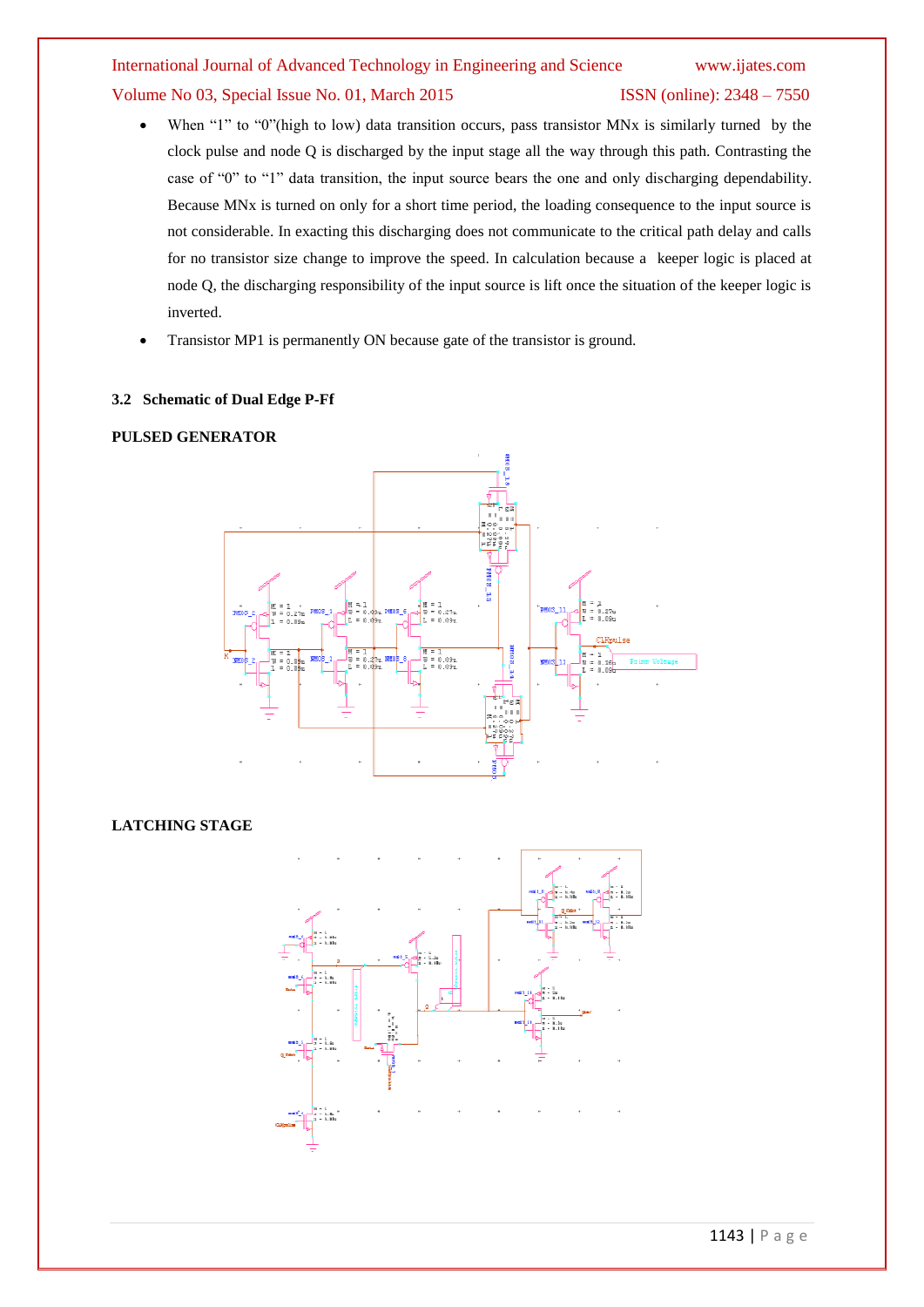

#### **IV. RESULT ANALYSIS**

Table I shows the comparative analysis of dual edge flip flops using 90 nm technology and supply voltage 1v. The concert of the proposed pulsed flip flop design is evaluated beside existing designs through simulations. The compared designs consist of four explicit type pulsed flip flops designs which are shown above. There is an implicit type pulsed flip flop design named SDFF is also mentioned. All pulsed flip flop designs used a conventional CMOS NAND-logic-based pulse generator design with a three-stage inverter chain excluding the MHLFF design, which employs its own pulse generation circuitry.Because pulse width design is critical to the accuracy of data capture in addition to the power consumption, the transistors of the pulse generator logic are sized for a design of 120 ps in pulse width in the case. In addition the sizing ensures that the pulse generators can perform correctly in each and every process corners. Through consider to the latch structures, every pulsed flip flop design is independently optimized issue to the product of D-to-Q delay and power. To imitate the signal rise and fall time delays, input signals are generated all the way through buffers. While the proposed design requires direct output driving as of the input source, in favor of reasonable comparisons the power consumption of the data input buffer (an inverter) is incorporated.

Table II and table III defines the summarized features of the circuit and the simulation results. In favor of circuit properties, while the proposed design does not utilize the least number of transistors. This is essentially credited to the signal feed-through method which mostly reduces the transistor sizes on thedischarging path. In terms of power behavior, the proposed design is the mainly proficient in five out of the six test patterns. The savings differs in different combination of test pattern and flip flop design. It is power saving against ep-DCO, CDFF, SCDFF andMHLFF. The ep-DCO design consumes the major portion of power as of the extra internal node discharging problem.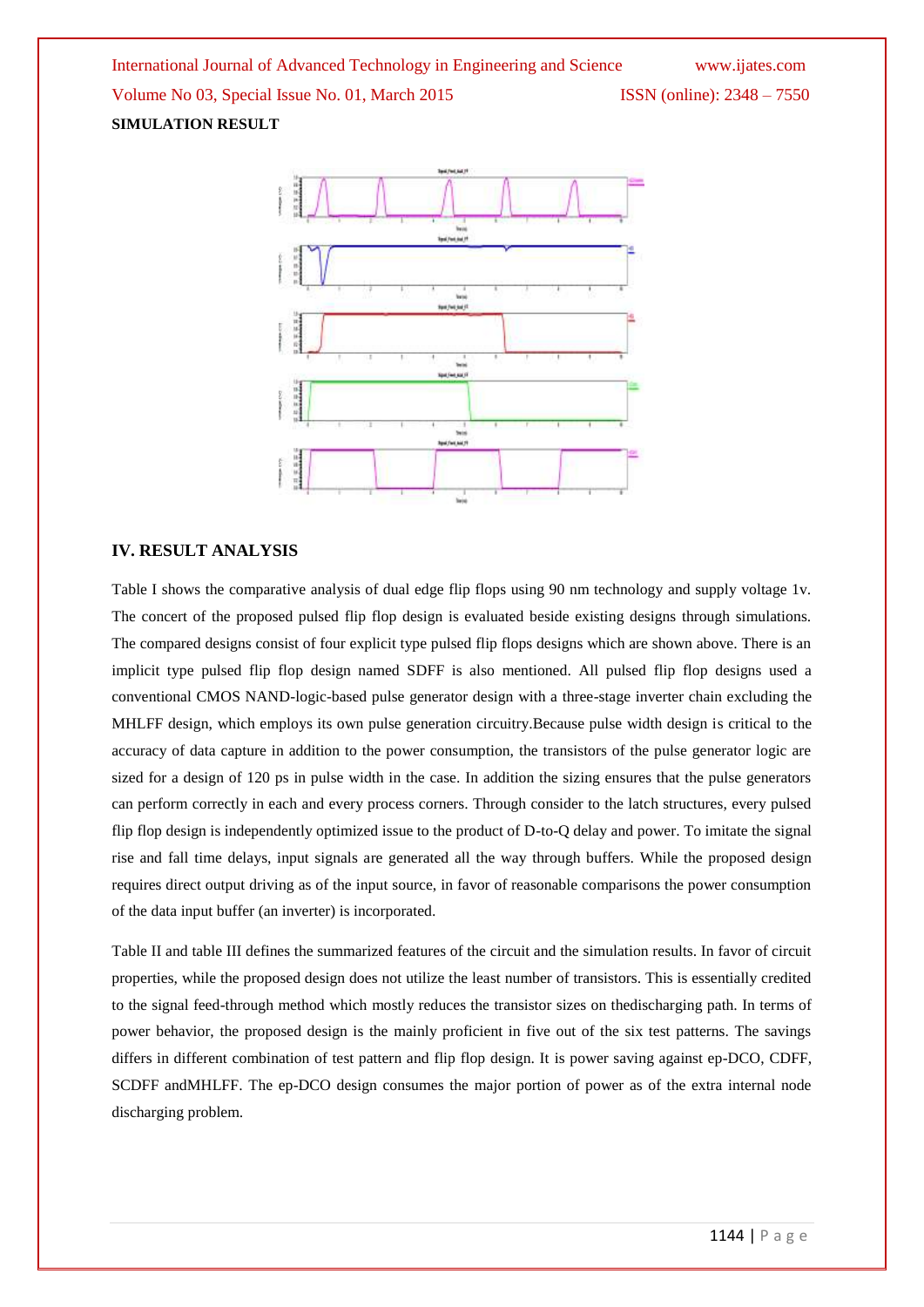International Journal of Advanced Technology in Engineering and Science www.ijates.com

Volume No 03, Special Issue No. 01, March 2015 ISSN (online): 2348 – 7550 SINGLE EDGE FLIP FLOP **TABLE I** DUAL EDGE FLIP FLOP **TABLE II**

**FF Power(uW) 50% Switching Delay(ps) Number of transistors** epDCO 23.42541 198.81 28 CDFF 22.3876 200.74 30 MHLLF 19.66693 101.67 19 SCDFF 24.35541 191.86 31 Signal feed 25.27361 393.46 24

| Flip<br><b>Flops</b> | <b>Power</b><br>(uW)<br>100%<br>switching | PDP at<br>50%<br>switching<br>$\left( \text{pJ}\right)$ | <b>Delay</b><br>(p <sub>S</sub> ) | Power<br>(uW)<br>50%<br>Switching |
|----------------------|-------------------------------------------|---------------------------------------------------------|-----------------------------------|-----------------------------------|
| epDCO                | 30.5368                                   | 5.39                                                    | 198.25                            | 27.2278                           |
| <b>CDFF</b>          | 28.6858                                   | 5.64                                                    | 263.53                            | 21.42264                          |
| <b>SCDFF</b>         | 29.6388                                   | 5.46                                                    | 250.97                            | 21.77347                          |
| MHLLF                | 31.8159                                   | 8.82                                                    | 445.56                            | 19.81702                          |
| Signal<br>feed       | 24.838                                    | 4.17                                                    | 212.09                            | 19.67952                          |

# LEAKAGE CURRENT (nW) IN DUAL EDGE P-FF **TABLE III**

|                                      |            | epDCO | <b>CDFF</b> | <b>MHLFF</b> | Static      | Signal |
|--------------------------------------|------------|-------|-------------|--------------|-------------|--------|
| <b>DELAY</b>                         |            |       |             |              | <b>CDFF</b> | feed   |
| 興                                    |            |       |             |              |             |        |
| Title                                | (CLK,Data) | 74.11 | 42.04       | 48.78        | 38.68       | 47.24  |
| Axis<br>ep CD SC M PR <br>- FF D H O | (0,0)      |       |             |              |             |        |
| SINGLE EDGE 198200191101393          | (CLK,Data) | 58.04 | 32.06       | 32.86        | 23.53       | 41.13  |
| <b>DUALEDGE</b><br>198263251445212   | (1,1)      |       |             |              |             |        |

# **V. CONCLUSION**

In this paper, there are five flip flops are discussed and compared. Both single edge and dual edge flip flops are discussed. The main idea of this signal feed design is to increase power and speed performance. Dual edge triggered flip flop are basically consumed less power. In this thesis, there is a novel pulsed flip flop design by employing a customized TSPC latch structure which incorporate a mixed design style that consist a pass transistor and a pseudo-nMOS logic. The main idea was to supply a signal feed through from input source to the internal node of the latch, which would make possible additional driving to cut down the transition time and improve both power and speed performance. The design was cleverly achieved by employing a uncomplicated pass transistor. General simulations were conducted, and the results did carry the claims of the proposed design in a wide range of performance aspect.By the comparison table I, II, III it is clear that proposed design has least delay, power switching activity, number of transistor and leakage current in comparison with all discussed flip flops.

# **REFERENCES**

[1] Jin-Fa Lin,"Low-Power Pulse-Triggered Flip-Flop Design Based on a Signal Feed-Through Scheme*", IEEE TRANSACTIONS ON VERY LARGE SCALE INTEGRATION (VLSI) SYSTEMS*, VOL. 22, NO. 1, JANUARY 2014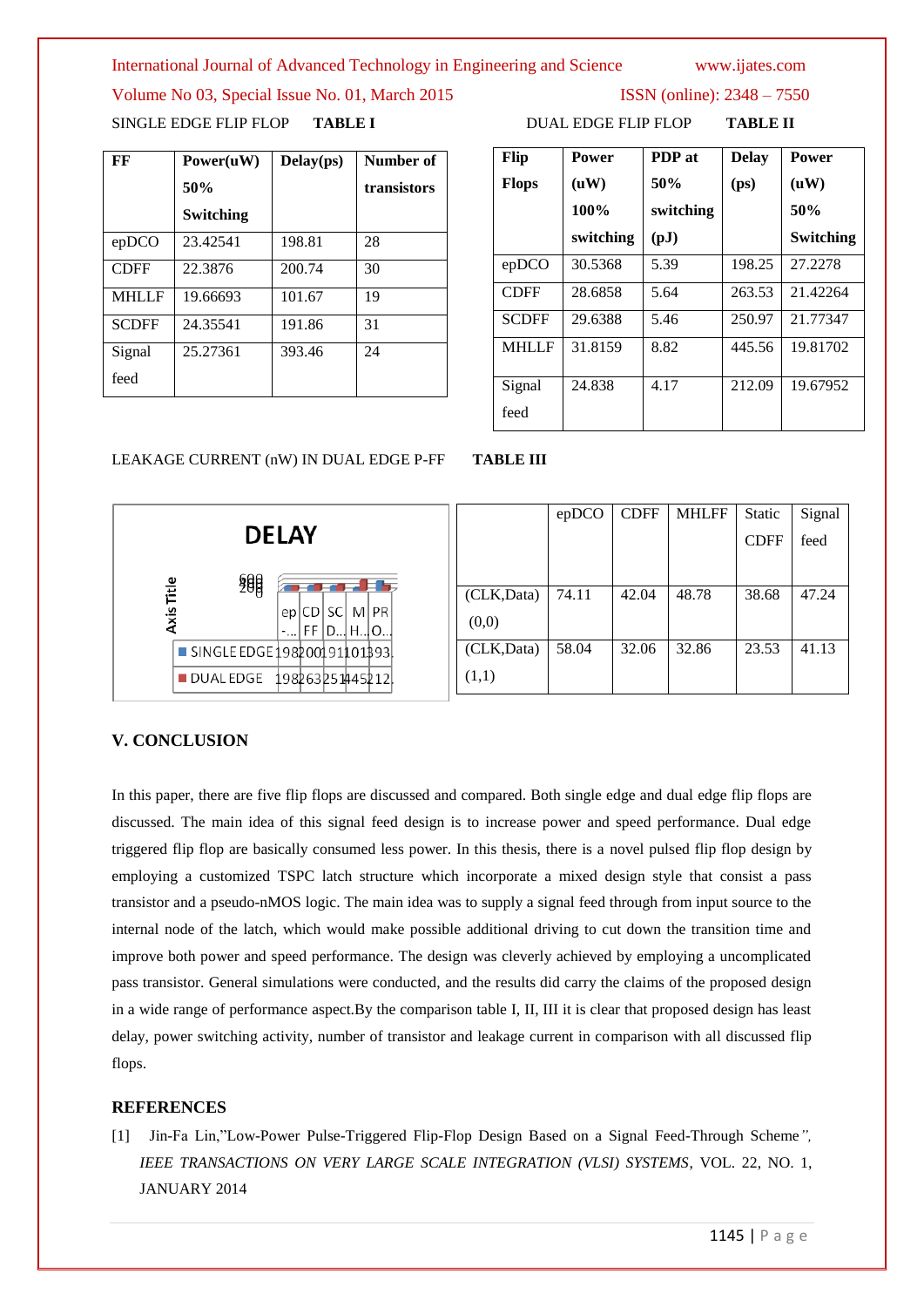# International Journal of Advanced Technology in Engineering and Science www.ijates.com

#### Volume No 03, Special Issue No. 01, March 2015 ISSN (online): 2348 – 7550

- [2] J. Tschanz, S. Narendra, Z. Chen, S. Borkar, M. Sachdev, and V. De, "Comparative delay and energy of single edge-triggered and dual edge triggered pulsed flip-flops for high-performance microprocessors," in *Proc. ISPLED*, 2001, pp. 207–212.
- [3] P. Zhao, T. Darwish, and M. Bayoumi, "High-performance and low power conditional discharge flip-flop," *IEEE Trans. Very Large ScaleIntegr. (VLSI) Syst.*, vol. 12, no. 5, pp. 477–484, May 2004.
- [4] M.-W. Phyu, W.-L. Goh, and K.-S. Yeo, "A low-power static dual edgetriggered flip-flop using an outputcontrolled discharge configuration," in *Proc. IEEE Int. Symp. Circuits Syst.*, May 2005, pp. 2429–2432.
- [5] S. H. Rasouli, A. Khademzadeh, A. Afzali-Kusha, and M. Nourani, "Low power single- and double-edgetriggered flip-flops for high speed applications," *IEE Proc. Circuits Devices Syst.*, vol. 152, no. 2, pp. 118– 122, Apr. 2005.
- [6] Nikola Nedovic, William W Walker,"ALow Power Symmetrically Pulsed Dual Edge-Triggered Flip-Flop**,**"in Fujitsu Laboratories of AmericaInc., 595 Lawrence Expressway,Sunnyvale, CA 94086-3922, 2002.
- [7] J. Tschanz, S. Narendra, Z. Chen, S. Borkar, M. Sachdev, and V. De, "Comparative delay and energy of single edge-triggered and dual edge triggered pulsed flip-flops for high performance microprocessors," in *Proc. ISPLED*, 2001, pp. 207–212.
- [8] K. Chen, "A 77% energy saving 22-transistor single phase clocking D-flip-flop with adoptive-coupling configuration in 40 nm CMOS," in *Proc. IEEE Int. Solid-State Circuits Conf.*, Nov. 2011, pp. 338–339.
- [9] E. Consoli, M. Alioto, G. Palumbo, and J. Rabaey, "Conditional pushpull pulsed latch with 726 fJops energy delay product in 65 nm CMOS," in *Proc. IEEE Int. Solid-State Circuits Conf.*, Feb. 2012, pp. 482– 483.
- [10] N. Nedovic, M. Aleksic, and V. G. Oklobdzija, "Conditional precharge techniques for power-efficient dual-edge clocking," in *Proc. Int. Symp.Low-Power Electron. Design*, Aug. 2002, pp. 56–59.
- [11] Xue-Xiang Wu and Ji-Zhong Shen," *Low-power explicit-pulsed triggered flip–flop with robust output*," Electronics letter, Vol. 48 No. 24, November 2012.
- [12] Y.-T. Hwang, J.-F. Lin, and M.-H. Sheu, "Low power pulsetriggered flip-flop design with conditional pulse enhancement scheme," *IEEE Trans. Very Large Scale Integr. (VLSI) Syst.*, vol. 20, no. 2, pp. 361– 366, Feb. 2012.
- [13] H. Mahmoodi, V. Tirumalashetty, M. Cooke, and K. Roy, "Ultra low power clocking scheme using energy recovery and clock gating," *IEEETrans. Very Large Scale Integr. (VLSI) Syst.*, vol. 17, no. 1, pp. 33–44, Jan. 2009.
- [14] P. Zhao, J. McNeely, S. Venigalla, G. P. Kumar, M. Bayoumi, N. Wang, and L. Downey, "Clockedpseudo-NMOS flip-flops for level conversion in dual supply systems," *IEEE Trans. Very Large Scale Integr. (VLS ZI)Syst.*, vol. 17, no. 9, pp. 1196–1202, Sep. 2009.
- [15] V. G. Oklobdzija, "Clocking and clocked storage elements in a multi gigahertz environment," *IBM J. Res. Devel.*, vol. 47, no. 5, pp. 567–584, Sep. 2003.
- [16] Goh Wang Ling, Yeo Kiat Seng, \*Zhang Wenle and Lim Hoe Gee," A Novel Static Dual Edge-Trigger Flip-flop for High-Frequency Low-Power Application," IEEE International Symposium on Integrated Circuits (ISIC-2007).